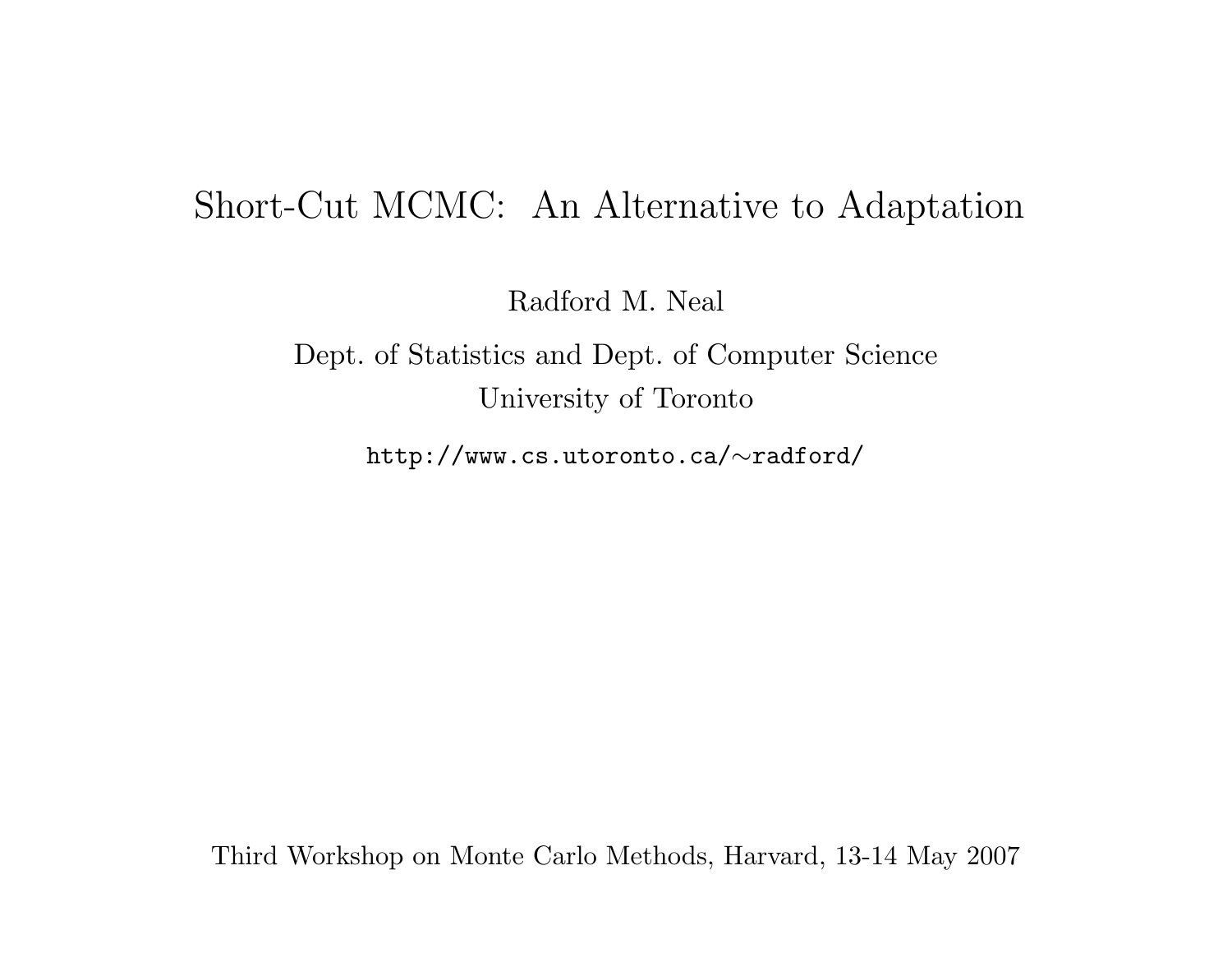# Outline of This Talk

- Tuning of MCMC methods, and the adaptation approach to doing it.
- The idea of short-cut MCMC, described informally.
- Interlude: Two ideas needed to formalize short-cut MCMC:
	- temporarily mapping to another space
	- caching previous calculations
- Short-cut MCMC, the formal version.
- Practical aspects and limitations of short-cut MCMC.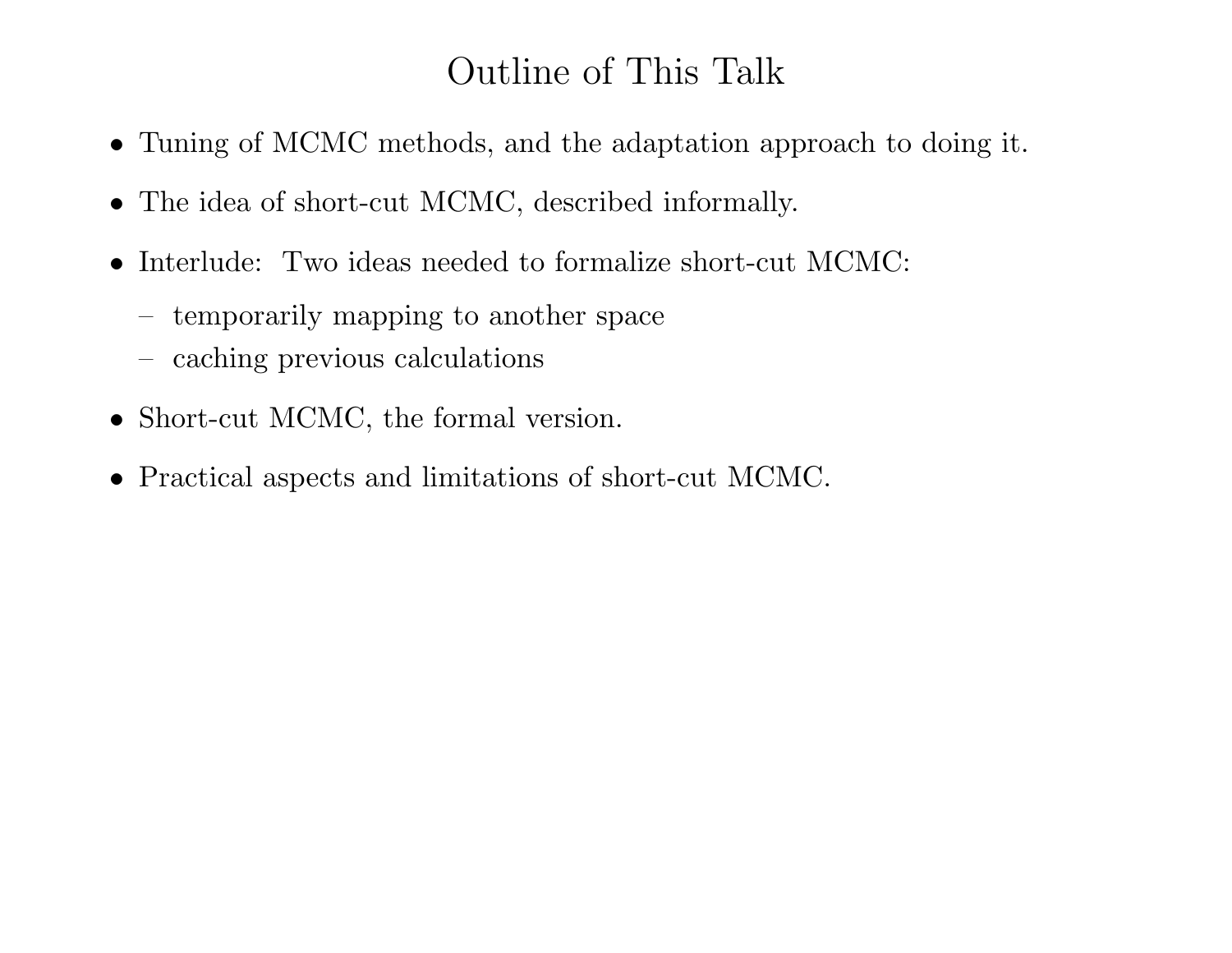## The Need to Tune MCMC Methods

Many MCMC methods have parameters that have to be tuned —eg, the width of the proposal distribution for Metropolis updates. We seldom have reliable a priori knowledge of the right values for these tuning parameters.

Such parameters are often tuned using preliminary MCMC runs, then kept fixed during the final runs. This works fairly well, but <sup>a</sup> better method would be nice.

Many people have investigated methods for adapting the tuning parameters during a run, based on statistics collected earlier in the run. Unfortunately, such adaptation undermines the Markov property needed to prove that the chain converges to the desired distribution, and in general it doesn't.

Eventual convergence can be guaranteed if adaptation becomes slower and slower with time. But does this have any real advantage over just fixing the parameters after a preliminary period of adaptation?

I propose another idea, which doesn't disturb the Markov property. It also allows different parameter values to (in effect) be used in different regions.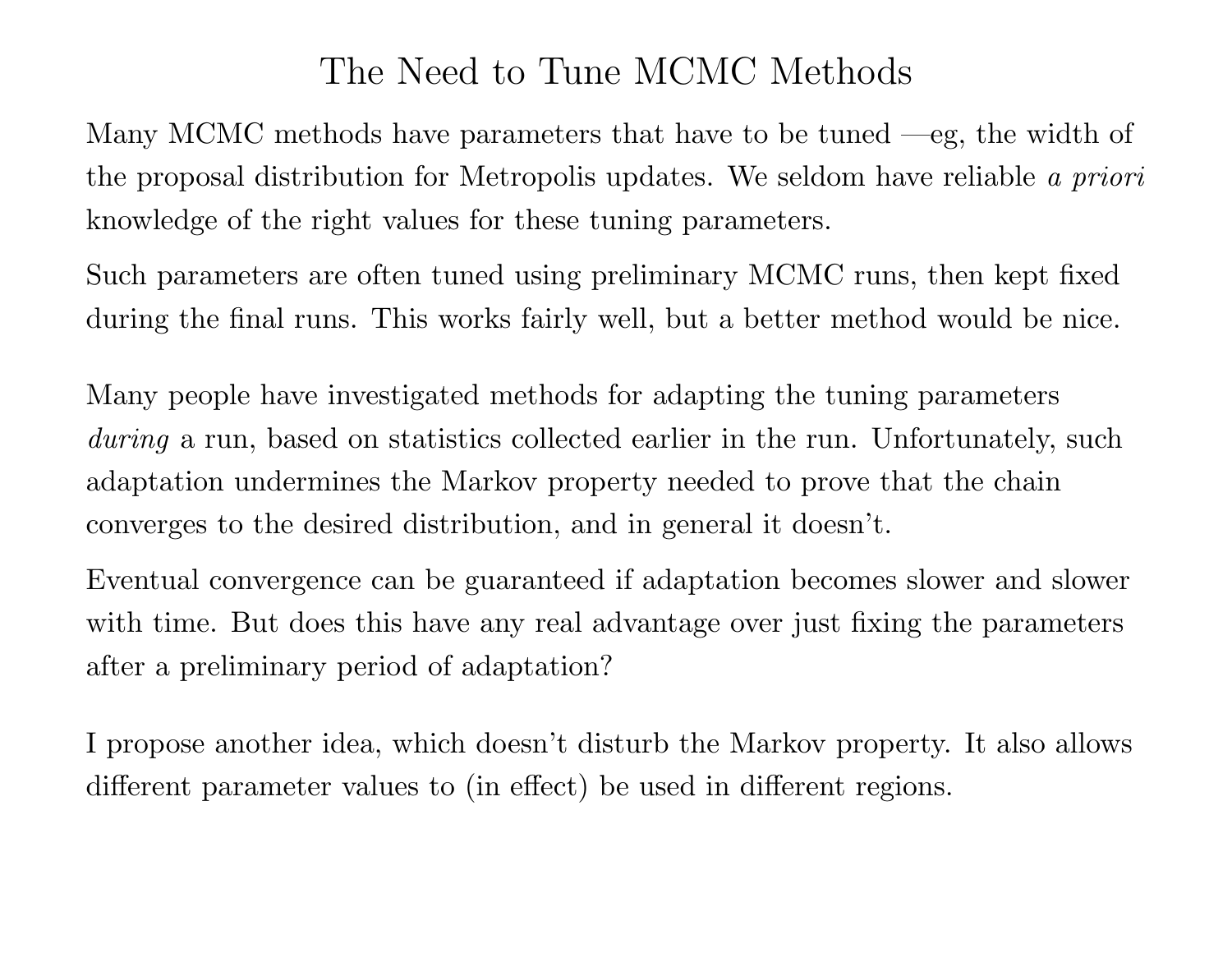Short-Cut MCMC: Adapting Without Really Adapting

Rather than adapt a tuning parameter (say  $\sigma$ ), we can just cycle through m values of the parameter,  $\sigma_1, \ldots, \sigma_m$ , performing  $N_i$  updates using  $\sigma_i$ .

This way, we may sometimes use a good value of  $\sigma$ . Unfortunately, we also waste computation time using bad values of  $\sigma$ .

**The idea:** Somehow arrange that the amount of computation time devoted to the bad values of  $\sigma$  is small, while still, in a mathematical sense, performing the pre-determined number of updates.

Since we don't adapt in <sup>a</sup> mathematical sense, the convergence proofs still apply. Since we do adapt in <sup>a</sup> computational sense, we spend most of our computation time on updates that use a good value of  $\sigma$ .

But how can one arrange this?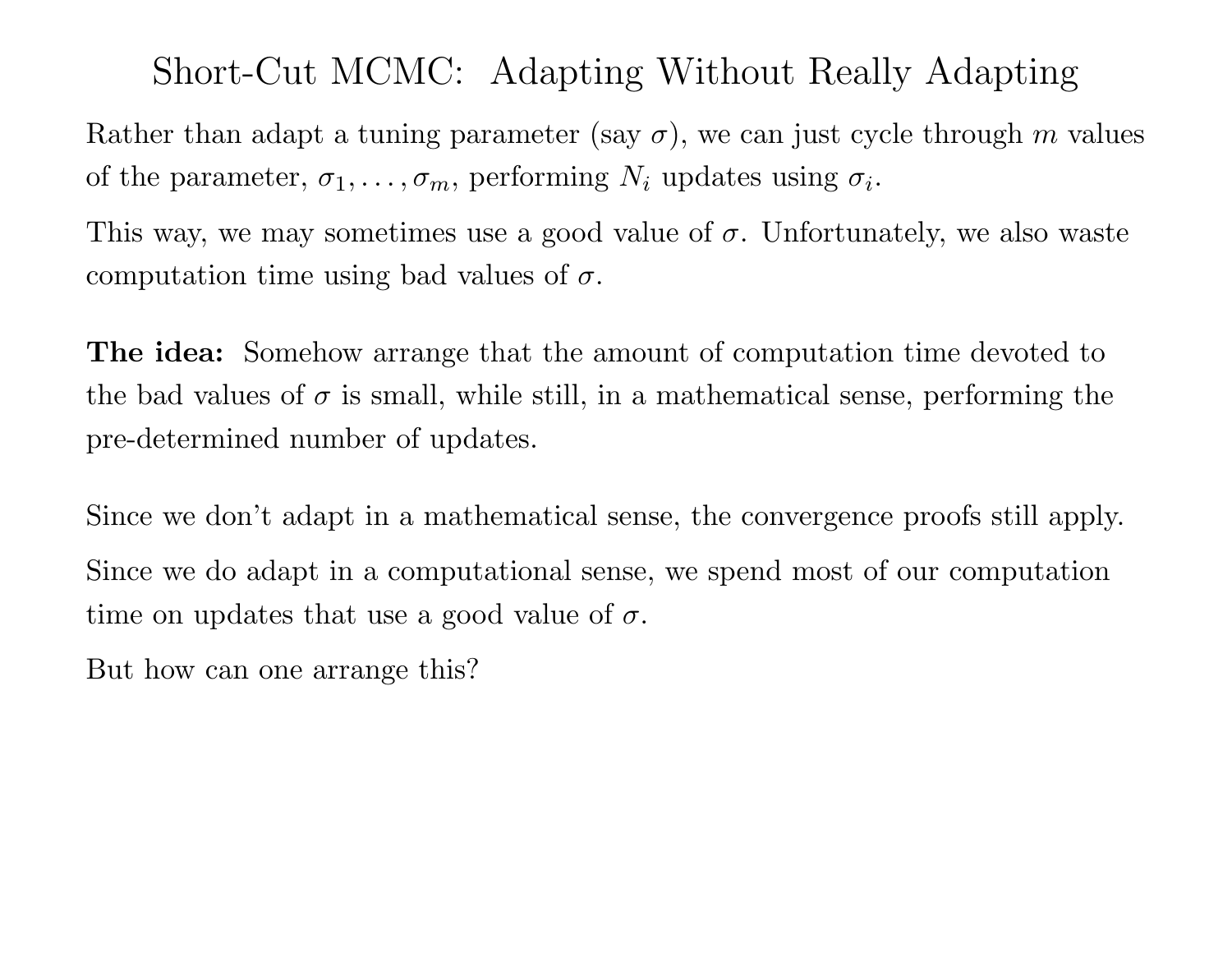An Informal Picture of How the 'Short-Cut' Method Works Imagine simulating Markov transitions, with fixed tuning parameters, from the current state indefinitely far forward, and also indefinitely far backward (using reversed transitions). This produces an infinite chain of states:



N transitions done the ordinary way move us N steps forward in this chain:



Rather than continuing forward for N steps, suppose we sometimes reverse  $$ specifically, whenever the state indicates that the tuning parameters aren't good:



Current Next

After two reversals, we just go back and forth over the same states, and needn't do any more computations, provided we cached the previously-visited states.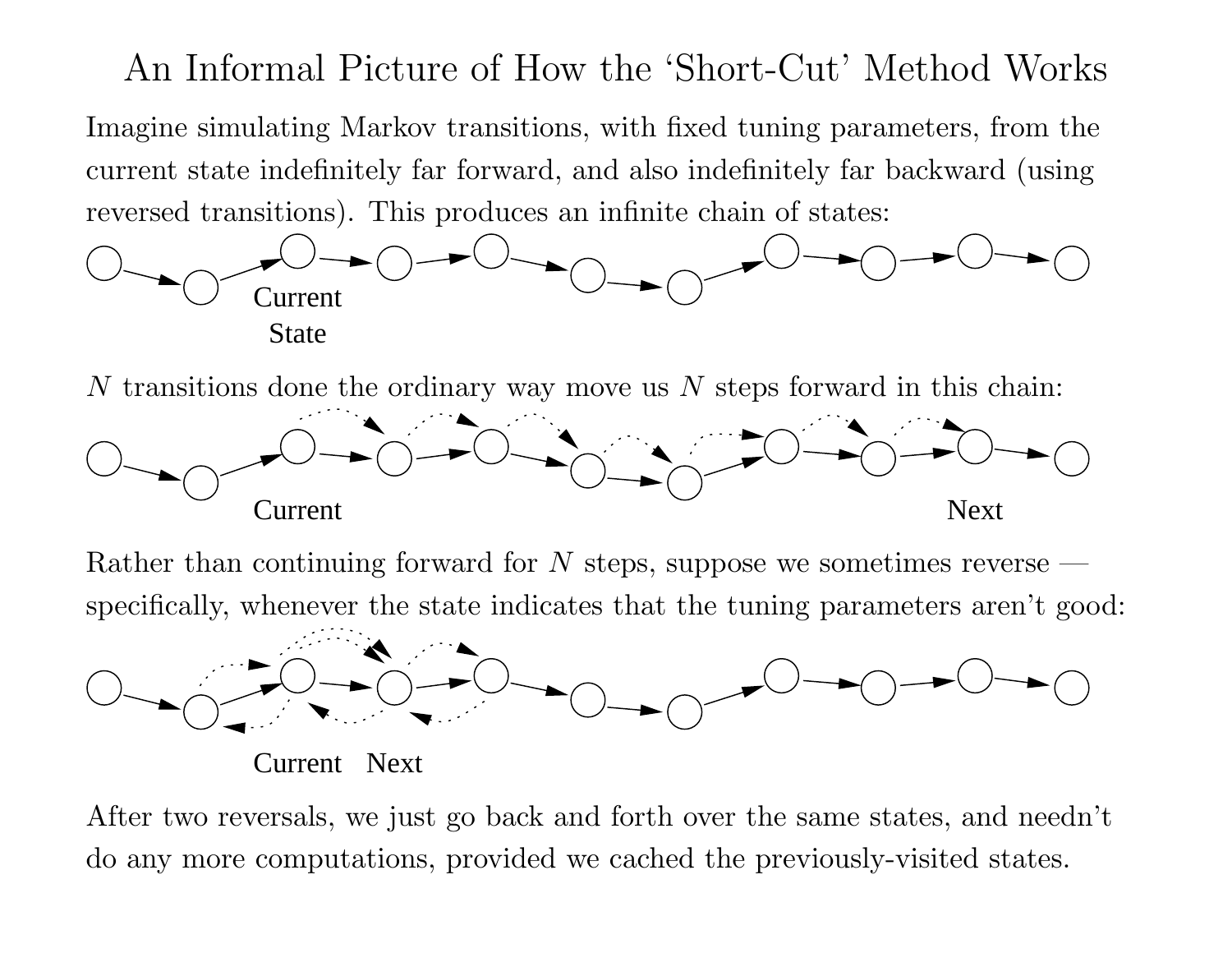Interlude:

MCMC methods that use temporary mapping and caching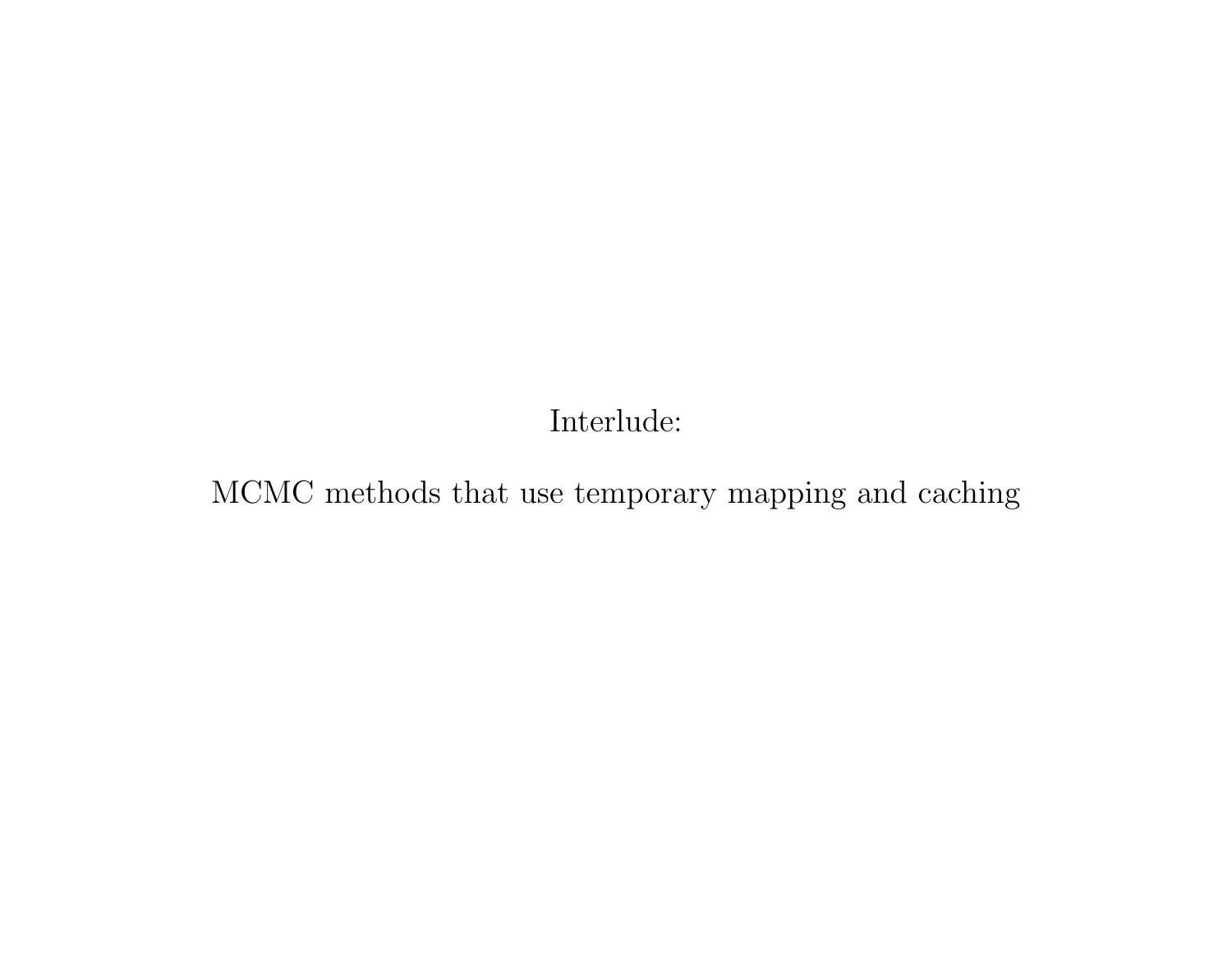## Notation

We wish to sample from some distribution for  $x \in \mathcal{X}$  that has probability mass or probability density function  $\pi(x)$ .

We do this by simulating <sup>a</sup> Markov chain with transition probabilities/densities (from x to x') denoted by  $T(x'|x)$ , for which  $\pi$  is an invariant distribution:

$$
\int \pi(x) T(x'|x) dx = \pi(x')
$$

We can define reversed transitions as follows:

$$
\tilde{T}(x'|x) = T(x|x')\pi(x')/\pi(x)
$$

These also leave  $\pi$  invariant. For "reversible" transitions,  $\tilde{T}$  $\varGamma = T.$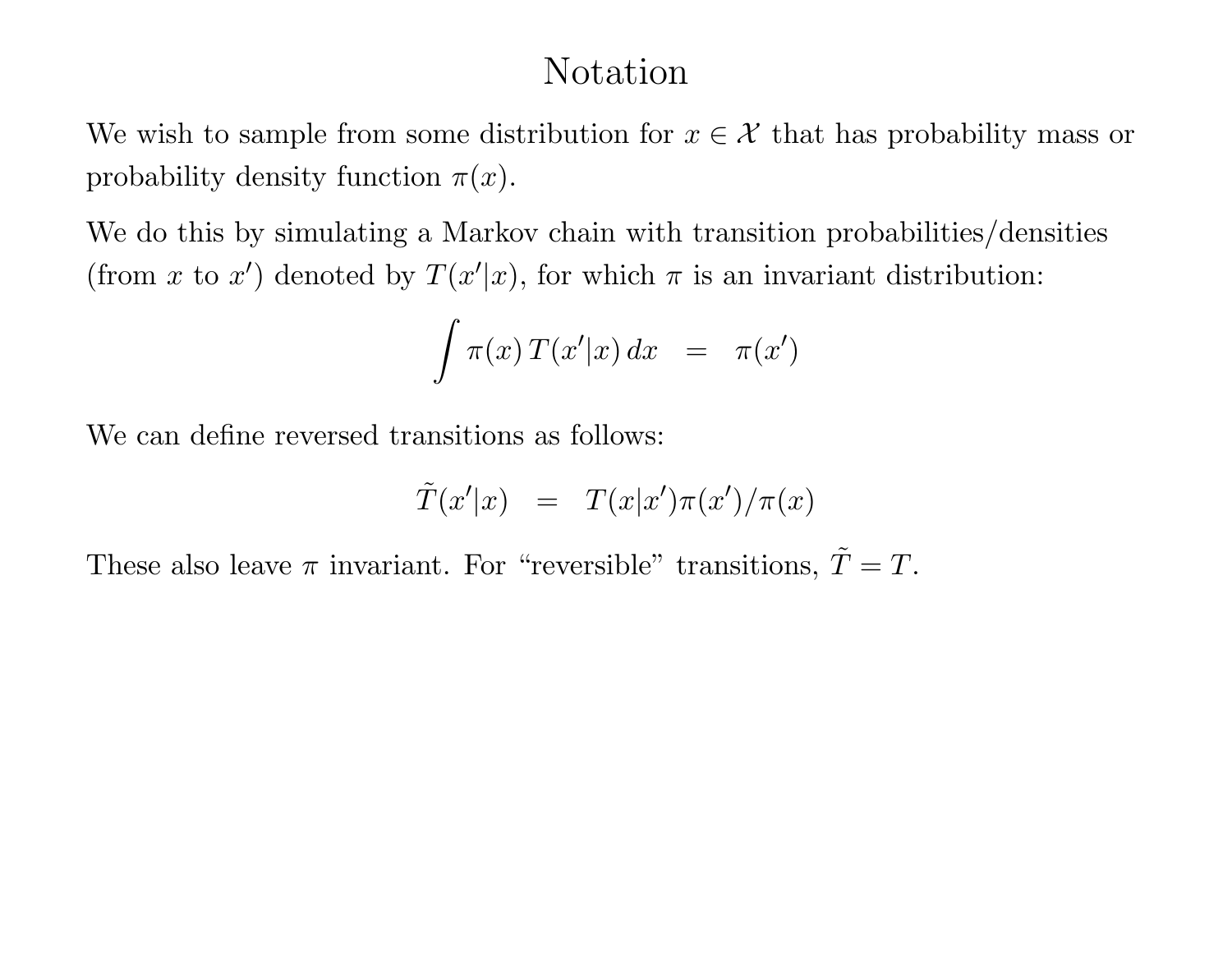## Transitions that Temporarily Map to Another Space

One way to define the transitions  $T(x'|x)$  is via three other stochastic mappings,  $\, T \,$ ˆ $\tilde{T},\,\bar{T}$  $\bar{T}, \text{ and } \check{T}$  $T,$  as follows:

> $\mathcal{X}% _{0}=\mathbb{R}^{2}\times\mathbb{R}^{2}$  $\, T \,$ ˆ $\stackrel{\text{\tiny{\texttt{I}}}}{\longrightarrow}$  y  $\, T \,$  $\stackrel{\bar{T}}{\longrightarrow}$   $y'$   $\stackrel{\check{T}}{\longrightarrow}$  $\longrightarrow x'$

Starting from  $x$ , we obtain a value in a temporary state space,  $\mathcal{Y}$ , by sampling from  $\hat{T}$  $T(y|x)$ . The target distribution for y has probability/density function  $\rho(y)$ . We require that

$$
\int \pi(x)\,\hat{T}(y|x)\,dx \;\;=\;\; \rho(y)
$$

 $\, T \,$  $T(y'|y)$  defines a transition on the temporary space that leaves  $\rho$  invariant:

$$
\int \rho(y) \,\bar{T}(y'|y) \, dy \quad = \quad \rho(y')
$$

Finally,  $\check{T}$ T gets us back to the original space. It must satisfy

$$
\int \rho(y') \, \check T(x'|y') \, dy' \;\; = \;\; \pi(x')
$$

The overall transition,  $T(x'|x)$ , leaves  $\pi$  invariant, and so can be used for Markov chain sampling from  $\pi$ .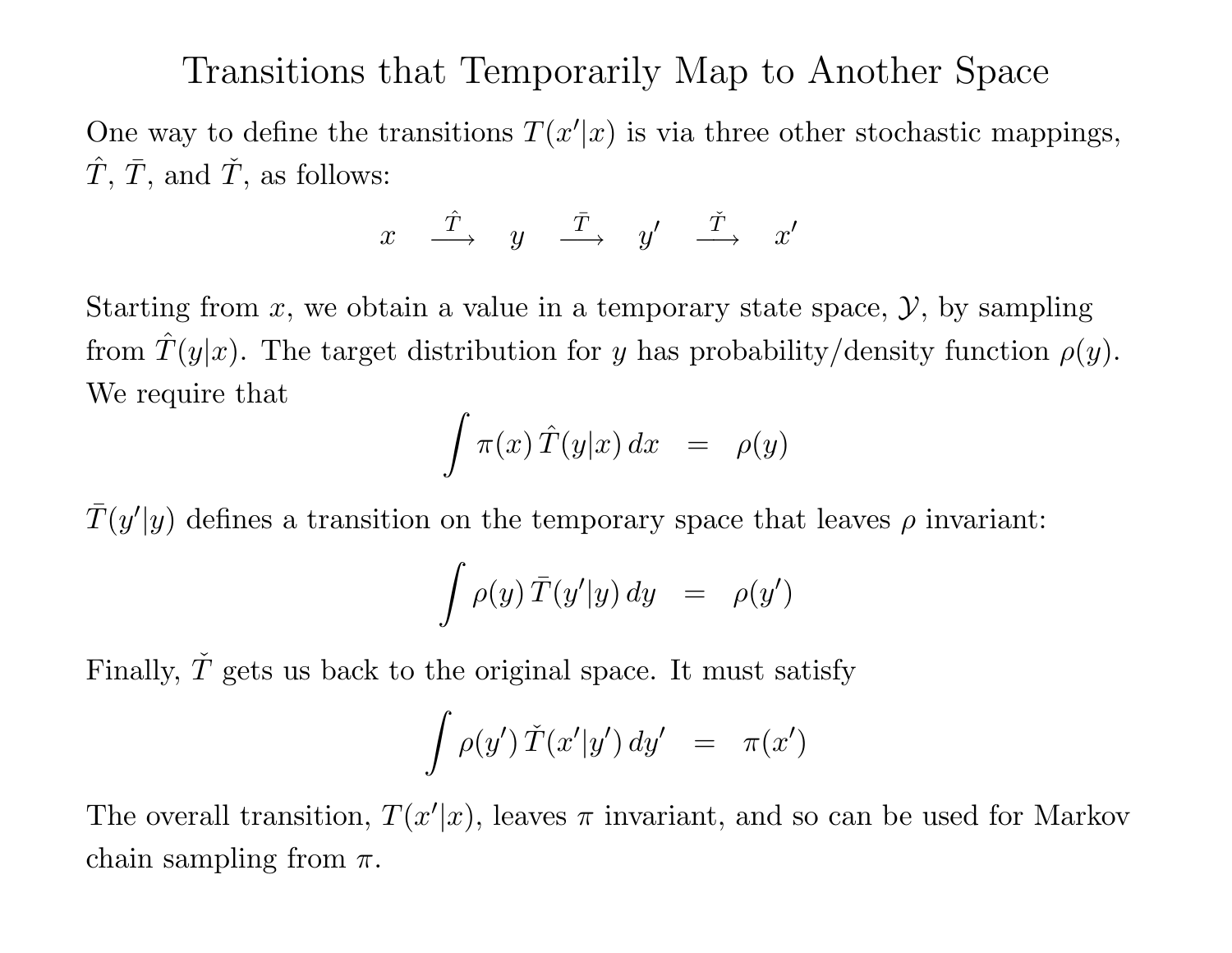# Methods that Use Temporary Mapping

Many previous and new methods can be viewed as doing this:

- Temporarily mapping to a bigger space  $\mathcal{Y} = \mathcal{X} \otimes \mathcal{Z}$ , in which an auxiliary variable,  $z$ , is introduced — eg, methods using Hamiltonian dynamics, and cluster methods like Swendsen-Wang.
- Temporarily mapping to a smaller space in which a component of  $x$  is marginalized away.
- MCMC forms of the Nelder-Mead simplex method for optimization seem possible, in which  $\mathcal{Y} = \mathcal{X}^{n+1}$ .
- Temporary discretization eg, as done with embedded Hidden Markov models.

Temporary discretization involves <sup>a</sup> particular type of mapping that's formally to a bigger space, but effectively to <sup>a</sup> smaller one. Here's another example...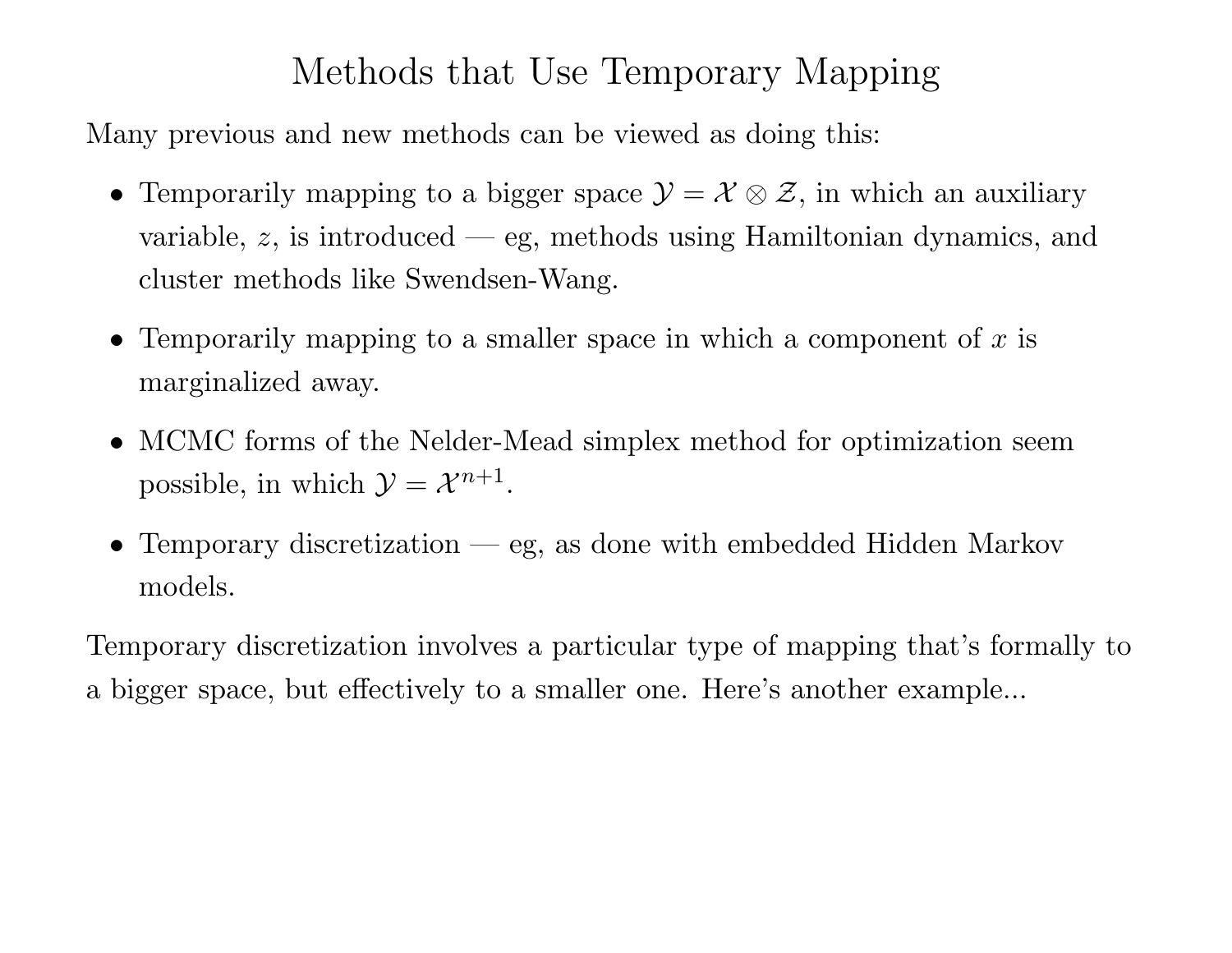# Hit and Run: Mapping to <sup>a</sup> Bigger But Effectively Smaller Space

We can map to a bigger space, but then choose  $\bar{T}$  $T$  to be **non-ergodic**, so that at any particular time, the space we map to is effectively smaller. 'Hit and run' methods can be seen in this light.

Here,  $\mathcal X$  is *n*-dimensional Euclidean space;  $\mathcal Y$  is the space of lines in  $\mathcal X$  together with <sup>a</sup> marked point on the line.

 $\, T \,$ ˆT randomly picks a line passing through  $x$ , with all directions equally likely, and makes x the marked point.  $\check{T}$  $T$  sets  $x$  to the marked point on the line, then forgets the direction of the line.  $T$ moves the mark on the line, not changing the line itself.



Although  $\bar{T}$  $T$  is non-ergodic, the full transition,  $T$ , in which the line direction is chosen randomly, may well be ergodic.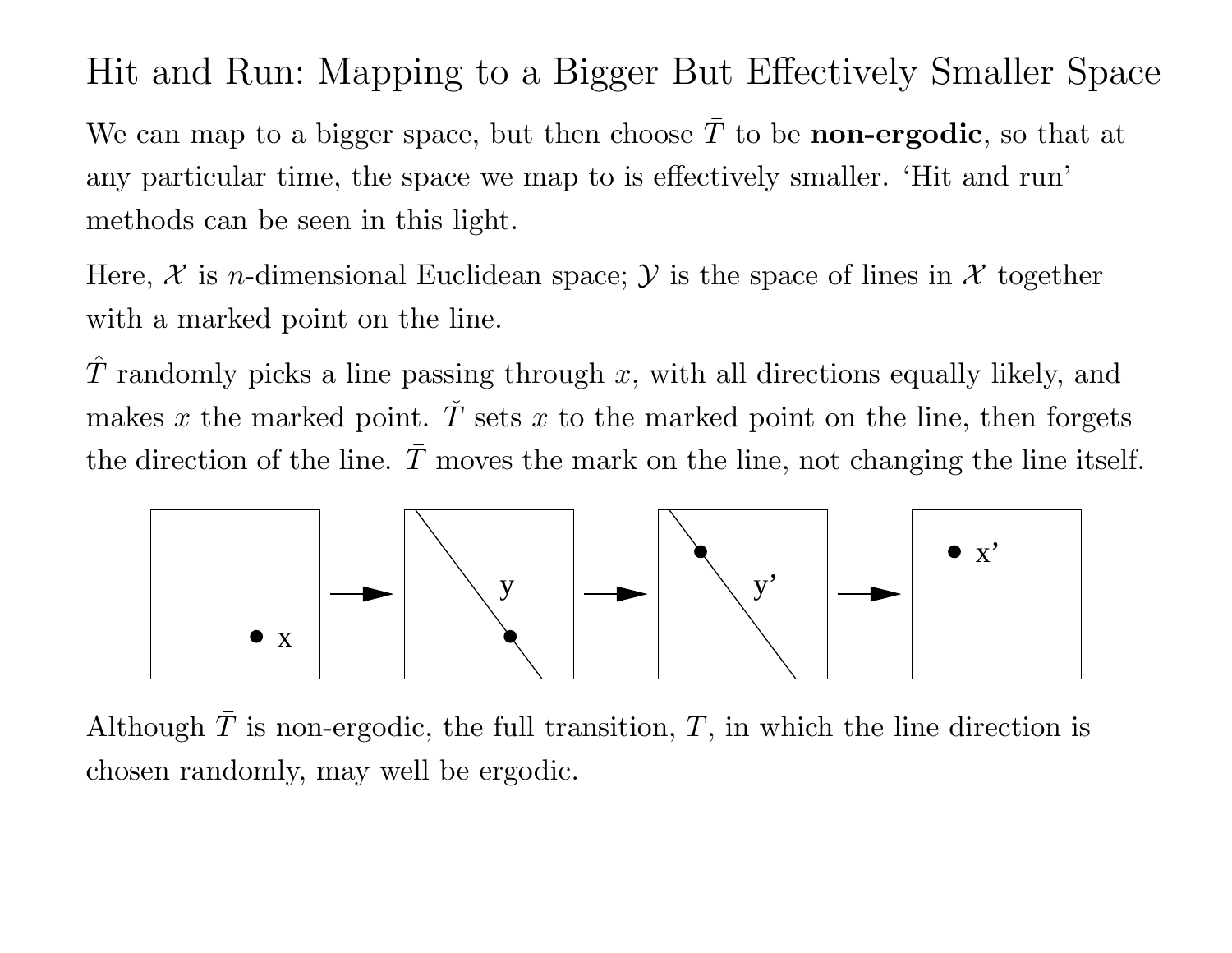# Caching Probability Evaluations for Re-use

Many transitions (eg, Metropolis updates) require evaluation of  $\pi(x)$ , up to some possibly-unknown normalization factor, for the current point and candidate points. We can save ('cache') computed values of  $\pi(x)$ , and re-use them when needed. Simple contexts where this can be beneficial:

- If we reject a Metropolis proposal, the next  $x$  will be the same as the current x. Saving the value of  $\pi(x)$  avoids recomputing it.
- If we accept a Metropolis proposal, the next  $x$  will be the current candidate state,  $x^*$ . Saving  $\pi(x^*)$  avoids computing  $\pi(x)$  next time.
- Caching the values of  $\pi(x^*)$  saves time if we propose the same  $x^*$  again.
- Caching values of  $\pi(x)$  saves time if we backtrack, so that the x at a new time is the same as the  $x$  at some previous time.

The first two situations arise even for continuous spaces, and are handled efficiently by most MCMC implementations.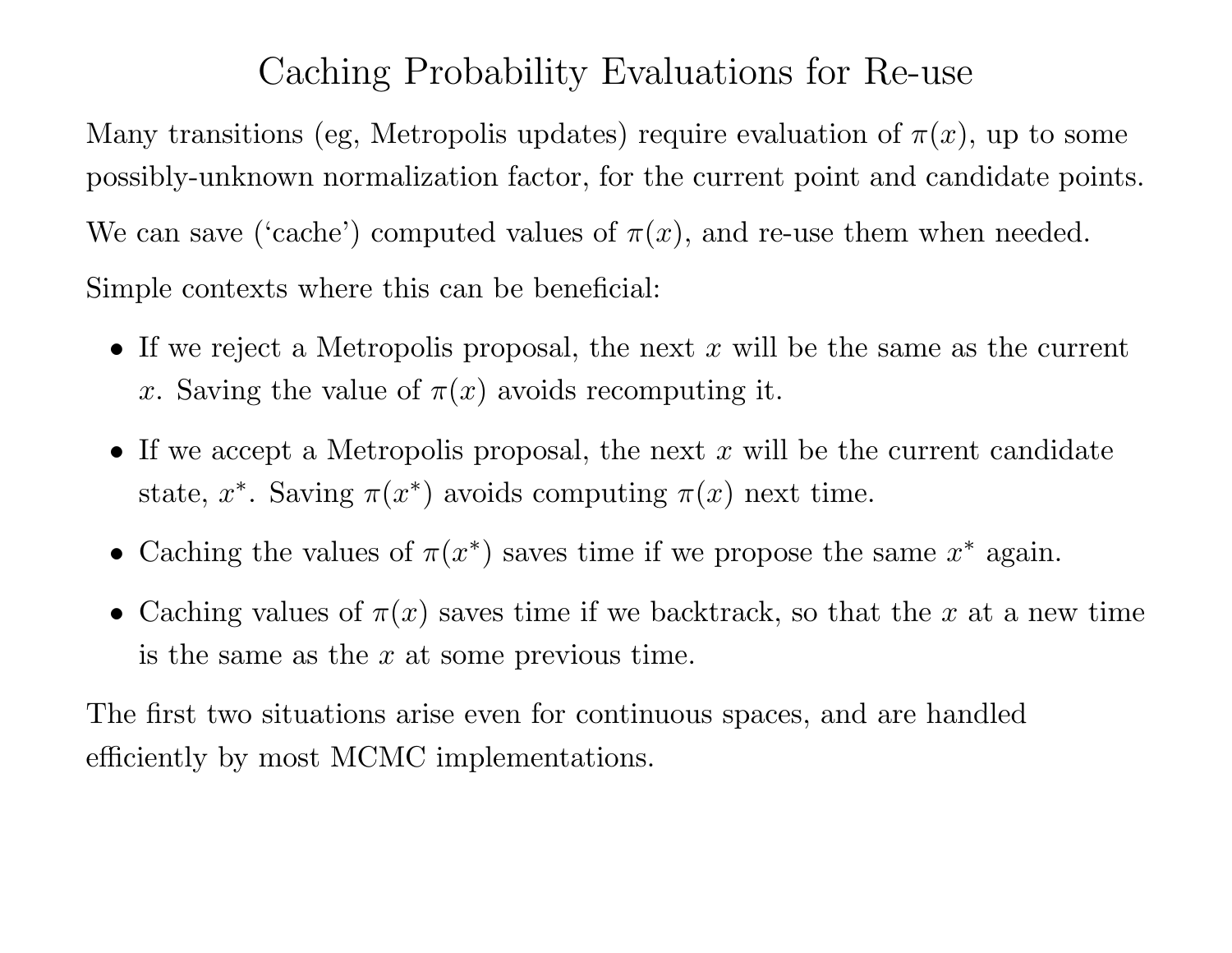#### Mapping to Realizations of <sup>a</sup> Markov Chain

Let  $R(x'|x)$  be the transition probabilities for some inner Markov chain, which leave the distribution  $\eta(x)$  invariant. Let  $\tilde{R}$  $R(x'|x) = R(x|x')\eta(x')/\eta(x)$  be the reverse transition probabilities  $(\tilde{R})$  $R = R$  for reversible chains).

We map can from  $\mathcal X$  to the space,  $\mathcal Y$ , of realizations of this inner Markov chain, of length  $K$ , with one time step of this chain being 'marked'. The current state,  $x \in \mathcal{X}$ , is mapped to a state in  $\mathcal{Y}$  using a  $\hat{T}$  $T$  that operates as follows:

- 1) Choose k uniformly from  $0, \ldots, K-1$ .
- Simulate  $K-1-k$  forward transitions, R, starting at  $x_k = x$ , producing states labeled  $x_{k+1}, \ldots, x_{K-1}.$
- 3) Simulate  $k$  reverse transitions,  $\tilde{R}$ R, starting at  $x_k = x$ , labeled  $x_{k-1}, \ldots, x_0$ .
- 4) Set the marked time step to k.

T maps from  $\mathcal Y$  to  $\mathcal X$  by just taking the state at the marked time step. ˇ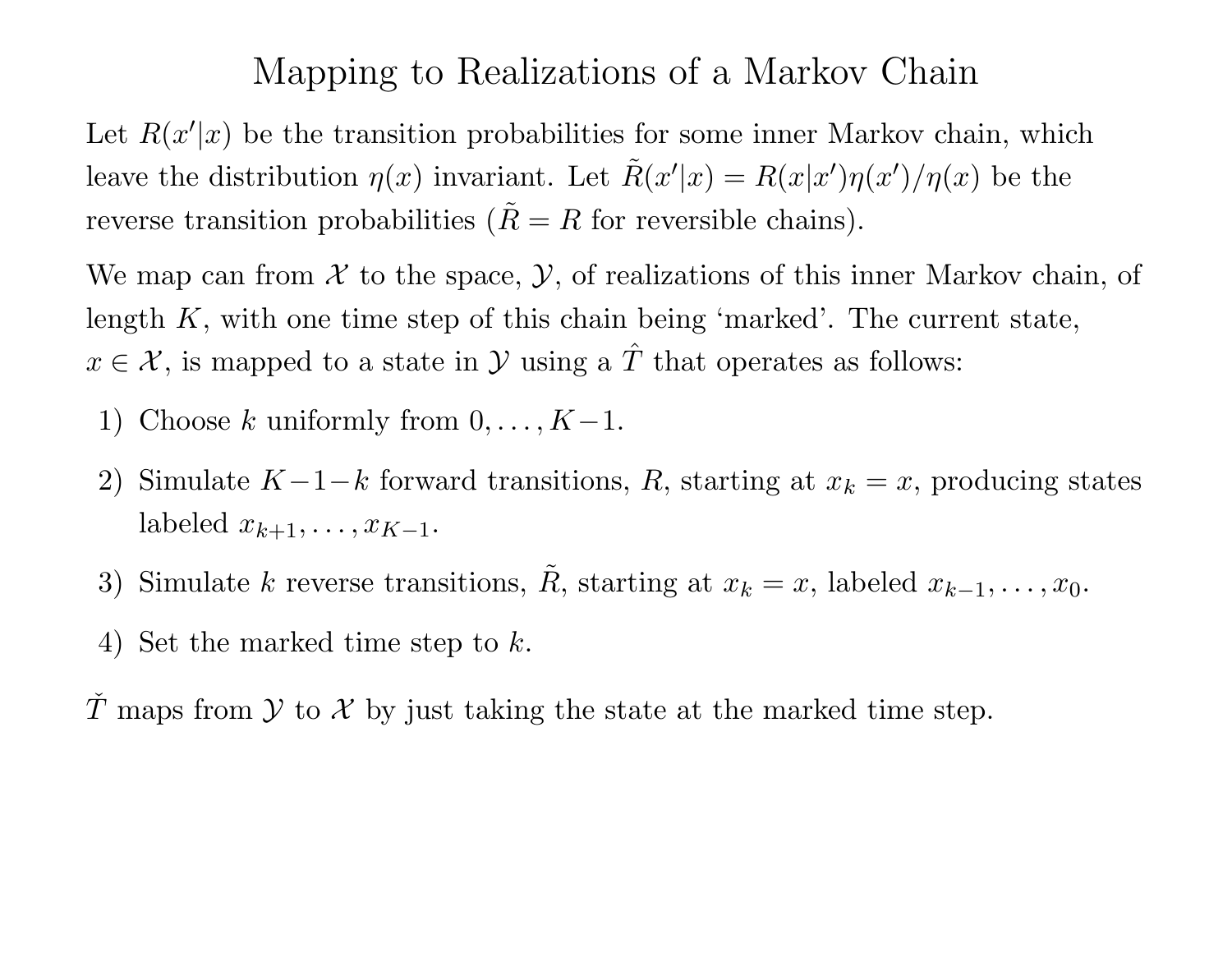#### Moving Along the Inner Chain

We can now define a non-ergodic transition,  $\bar{T}$  $T$ , on  $\mathcal Y$  that only moves the mark, keeping the realization of the inner chain fixed. Effectively,  $\bar{T}$  $T$  operates on the space  $\{0, \ldots, K-1\}$  of positions on the realization of the inner chain.

These transitions must leave  $\rho$  invariant, where  $\rho$  has been implicitly defined as the distribution resulting from applying  $\hat{T}$ T to an x drawn from  $\pi.$ 

If  $\eta = \pi$ , it's easy to show that  $\bar{T}$  should leave the uniform distribution on  $\{0,\ldots,K\!-\!1\}$  invariant. More generally,  $\bar{T}$  should leave invariant the distribution in which the mark is at time step k with probability proportional to  $\pi(x_k)/\eta(x_k)$ .

Note that we don't need to actually compute the whole discretizing chain at the beginning — we can extend it only as needed. We can then let  $K$  go to infinity. Note also that we can cache states of the chain that have been computed, so that we don't need to recompute them if we return to that state.

One possibility for  $\bar{T}$  $T$  is a sequence of  $M$  random-walk Metropolis updates. There are many possible applications of such methods — eg,  $\eta$  could be some easy-to-compute part of  $\pi$ , and proposals could make big jumps, potentially moving a large distance with only one evaluation of the costly part of  $\pi$ .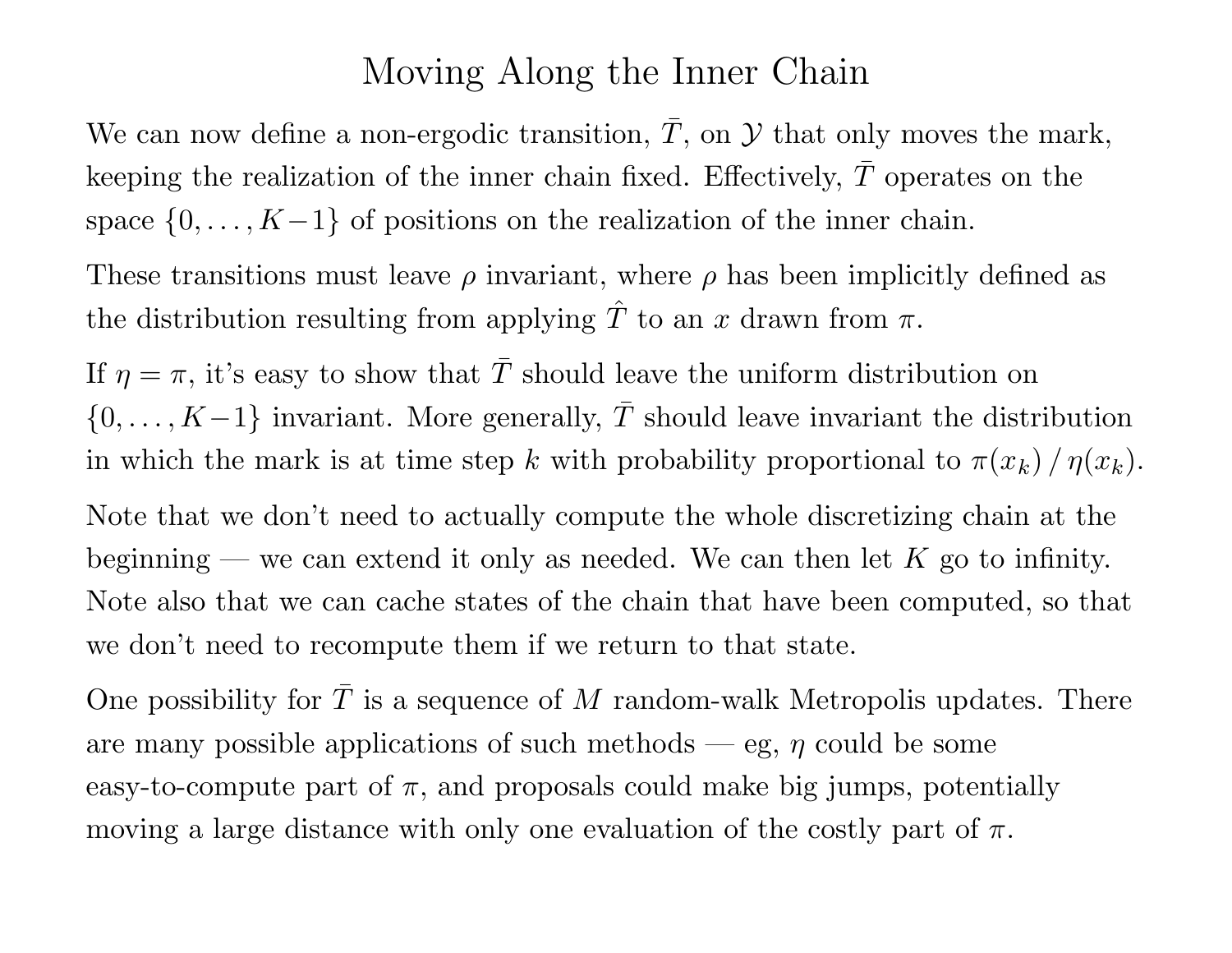End of Interlude:

Back to short-cut MCMC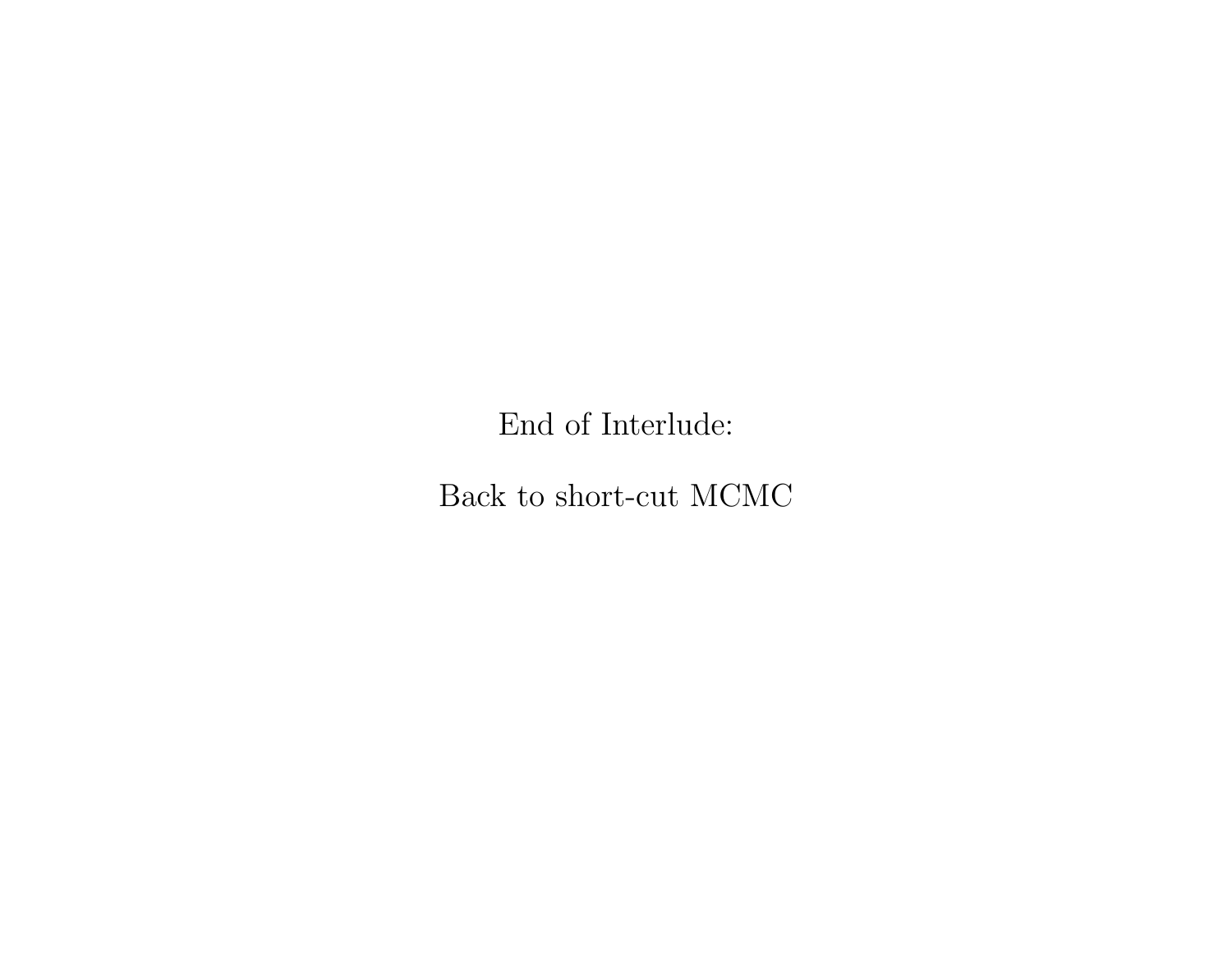# Short-Cut MCMC Seen in Terms of <sup>a</sup> Mapping to Realizations of an Inner Chain

I'll now present the short-cut MCMC method more formally.

We cycle through m settings for the tuning parameter(s),  $\sigma_1, \ldots, \sigma_m$ . When using  $\sigma_i$ , we will in some sense perform  $N_i$  updates given by the transitions  $T_i$  (which are defined using the value  $\sigma_i$ ).

These  $N_i$  updates are actually one transition, defined in terms of a temporary mapping to the space of realizations of an inner chain, with transitions  $T_i$ .

The updates on this space just move <sup>a</sup> marker placed at one position on the inner chain. The updates should leave invariant the uniform distribution for positions of the marker. These inner updates will sometimes be **non-ergodic** — an essential point, since this creates the possibility of the marker staying in <sup>a</sup> small region, even though  $N_i$  is big, in which case only a few transitions will involve actual computation.

Initially, the marker is at the current state. At the end, the new state becomes the one where the marker is located at that time.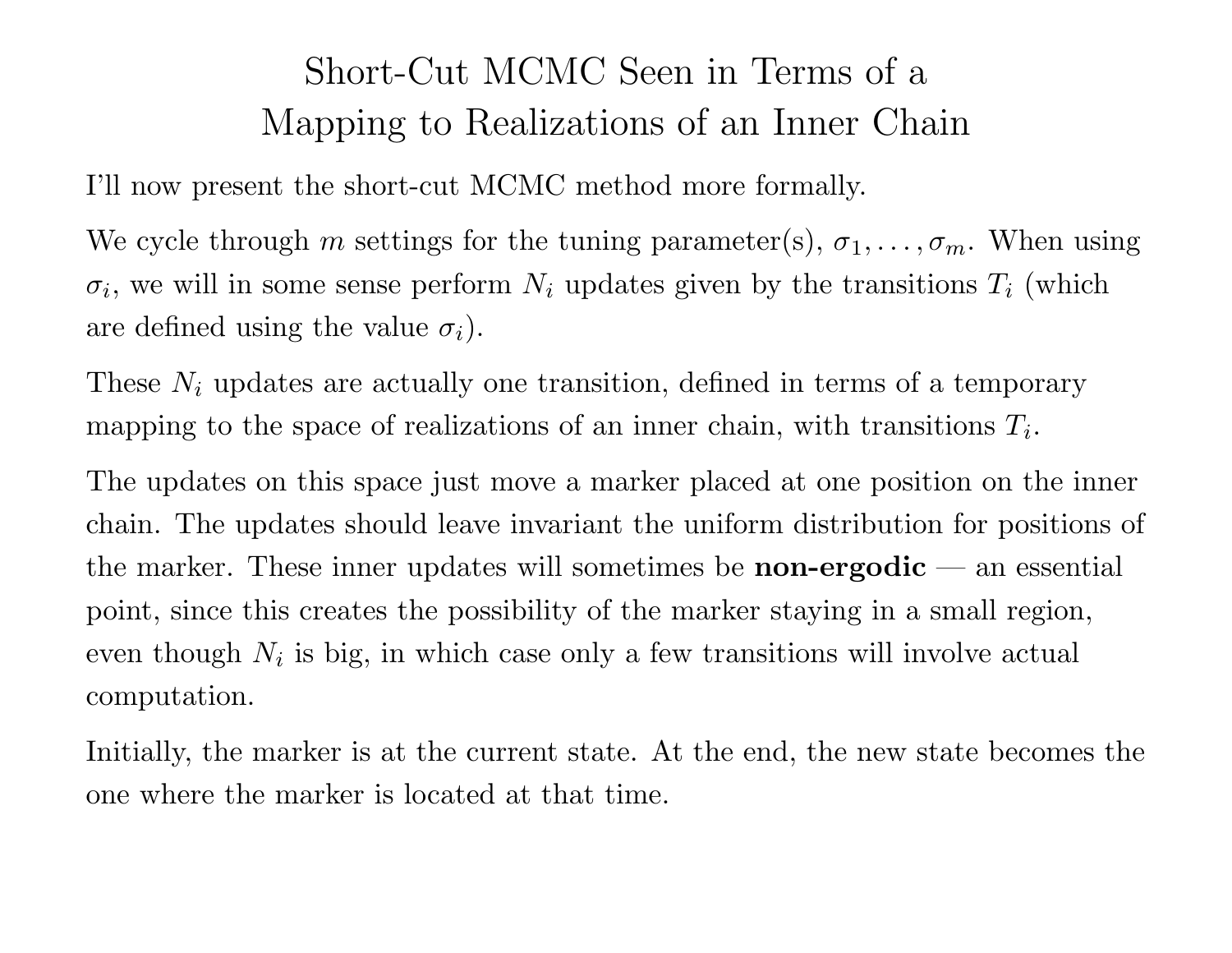## Determining When Tuning Parameters are Bad

To use short-cut MCMC, we need to be able to recognize when the tuning  $parameter(s) - eg$ , the width of a random-walk Metropolis proposal distribution — are not appropriate.

Sometimes, we might make such a judgement based on just one state from  $\mathcal{X}$ . For instance, the eigenvalues of the Jacobian matrix of  $\log \pi(x)$ , evaluated at the current state, might be informative.

More generally, however, we'll want to look at <sup>a</sup> sequence of J consecutive states from the chain. For Metropolis updates, we could look at the number of rejected transitions in this sequence (or at the sum of the rejection probabilities for rejected transitions). The width of <sup>a</sup> proposa<sup>l</sup> distribution is inappropriate if the number of rejections is either very high or very low. For this judgement, <sup>a</sup> sequence length of around  $J = 10$  may be sufficient.

For short-cut MCMC to work well, the total number,  $N_i$ , of updates done with parameters  $\sigma_i$  should be much bigger than J.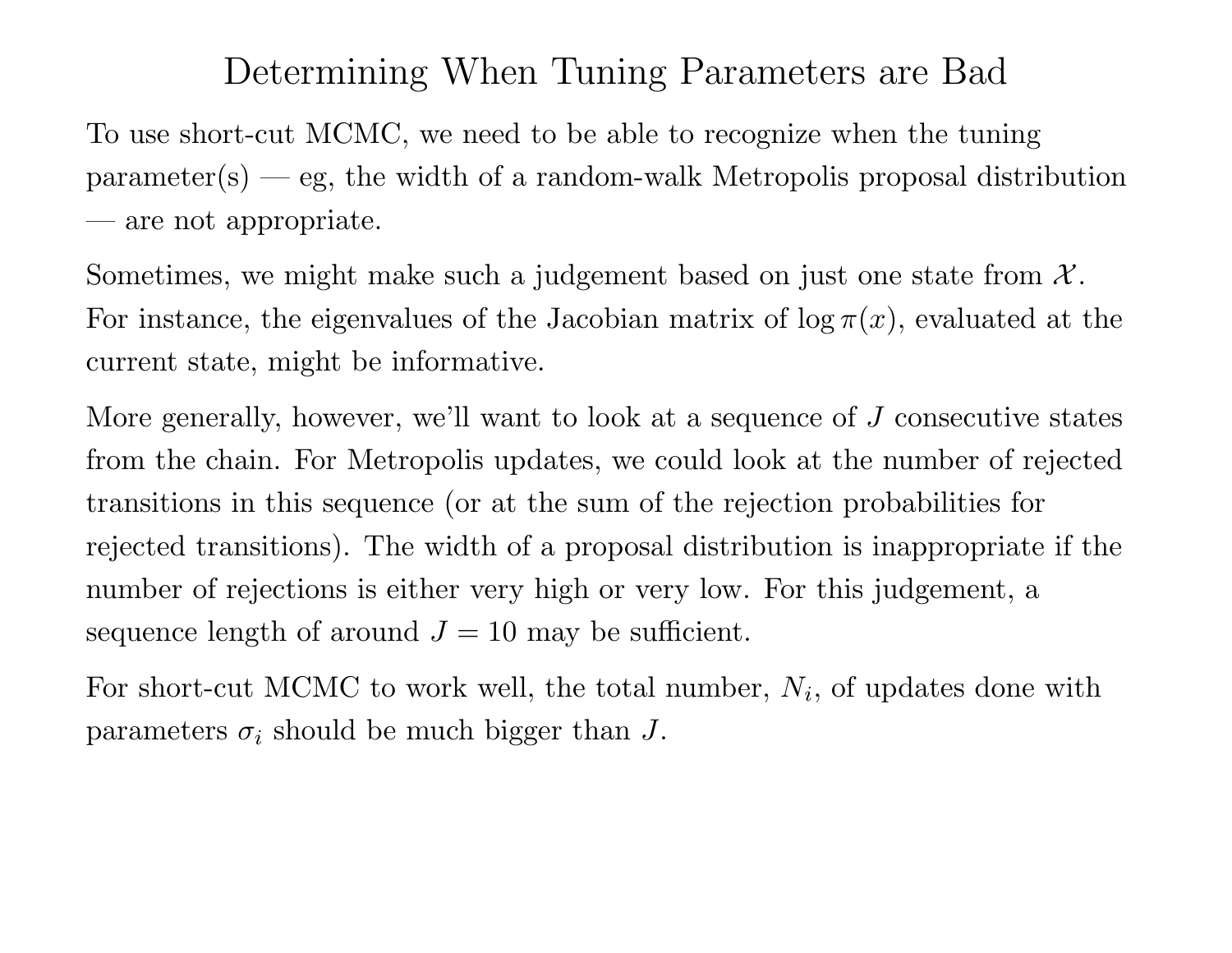## How to Continue in the Same Direction

When  $\sigma_i$  is an appropriate value for the tuning parameter, we want short-cut MCMC to effectively just perform  $N_i$  updates using  $T_i$  — ie, to move the marker from its initial position on the inner chain to the point  $N_i$  steps forward. We don't want the marker to move back and forth along the inner chain in <sup>a</sup> random walk.

To accomplish this, the marker will be an arrow, pointing one direction or the other along the chain. Formally, we map from the state x to a state  $y = (c, k, s)$ , where

- c is a realization of an inner chain with x as one of it's states (say  $x_0$ )
- $k$  marks a position on the chain
- $s \in \{-1, +1\}$  indicates a direction for moving the marker.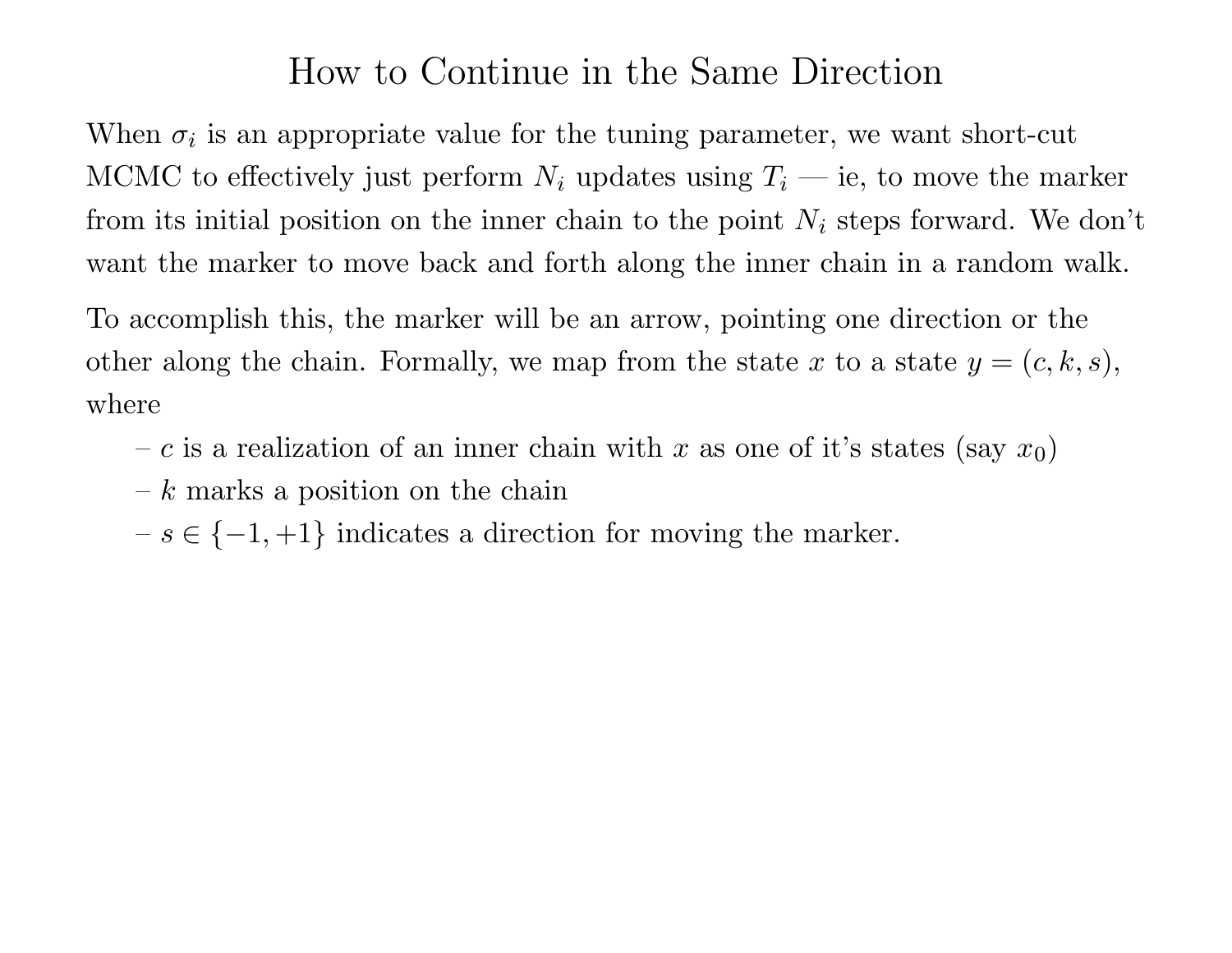## Operation of <sup>a</sup> Short-Cut MCMC Update

A short-cut update with tuning parameters  $\sigma_i$  operates as follows:

- 1) Map from the current state, x, to  $y = (c, k, s)$ . Here, c is a realization (not computed yet) of an inner chain (using transitions  $T_i$ ) passing through  $x = x_0$ , so that  $k = 0$ . We draw s uniformly from  $\{-1, +1\}$ .
- 2) Do the following updates for  $k$  and  $s$ :
	- a) Set  $k = k + Js$ . This moves us J positions along the inner chain. We'll actually compute these J transitions at this point.
	- b) Repeat the following  $N_i J$  times:
		- If the transitions between  $x_{k-Js}$  and  $x_k$  indicate that  $\sigma_i$  is inappropriate, set  $k = k - Js$ , and then set  $s = -s$  (ie, we reverse direction).
		- If the transition from  $x_k$  to  $x_{k+s}$  hasn't been computed before (in either the forward or the reverse direction), compute it now.
		- Set  $k = k + s$ .
- 3) Let the new state be  $x' = x_k$ .

Note that the updates in  $(2)$  leave the uniform distribution for k and s invariant. The overall update therefore leaves  $\pi$  invariant.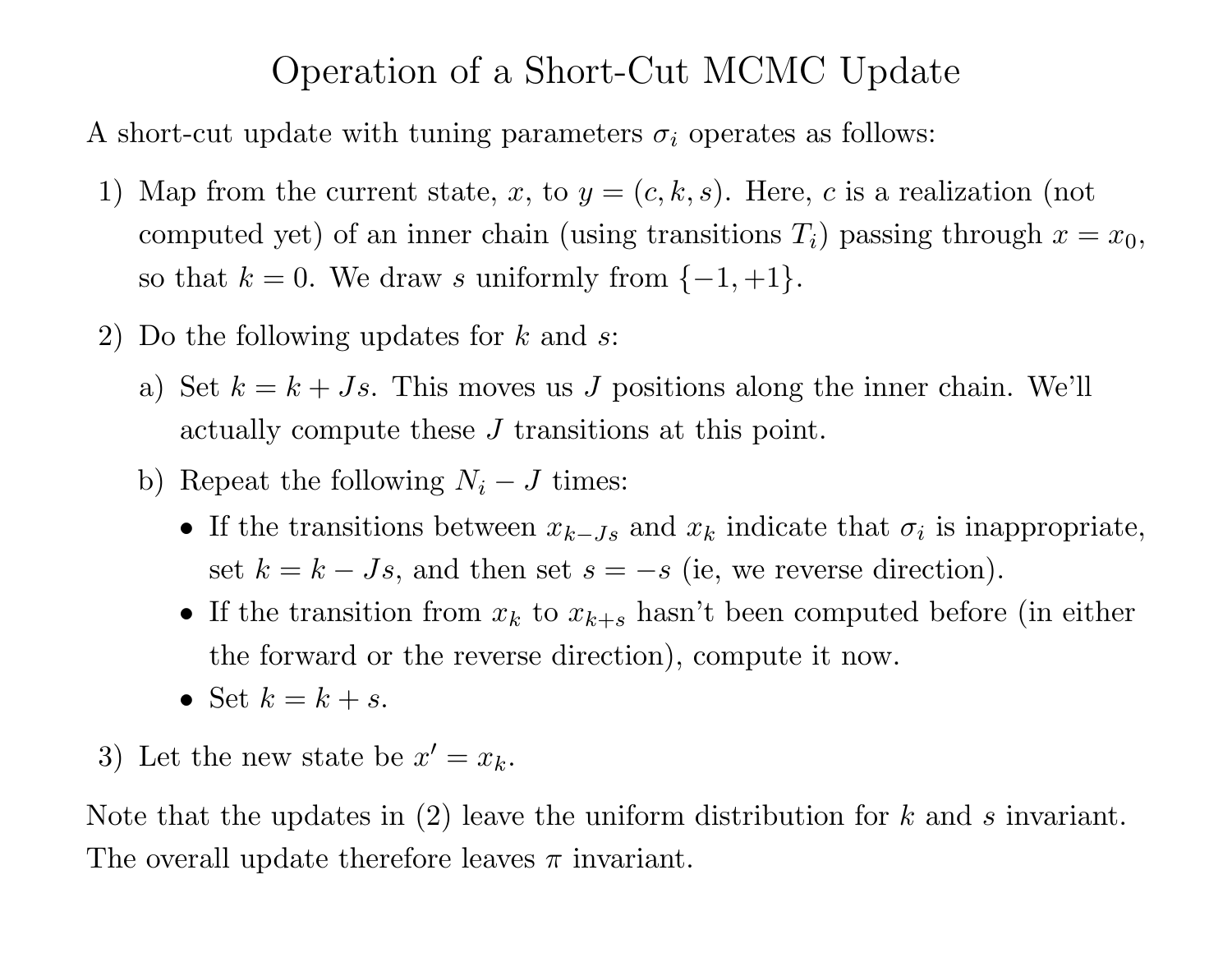#### An Illustration, Part I

Here's an illustration of a short-cut MCMC update with  $J = 2$ . The horizontal axis represents 'time' for the inner Markov chain; the vertical axis represents  $\mathcal{X}$ . Here's the initial state for the update:



The transitions that have actually been computed are shown as dotted arrows. We continue with  $N_i - J$  movements as described by step 2(b)...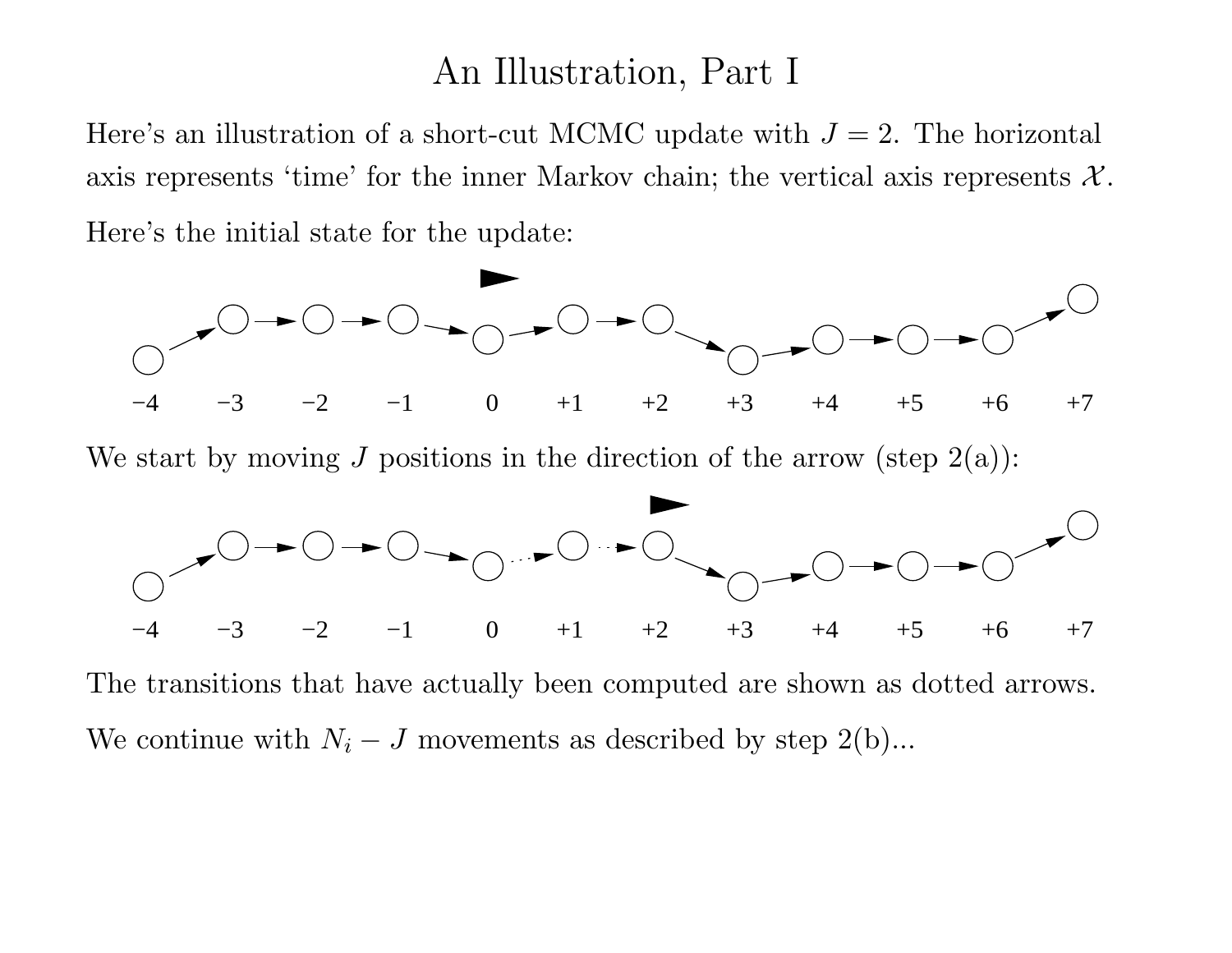#### An Illustration, Part II

We first look at the previous  $J = 2$  transitions, to see whether they indicate that  $\sigma_i$  is inappropriate:



Suppose that we consider  $\sigma_i$  inappropriate only if both previous transitions were rejections. Only one is <sup>a</sup> rejection here, so we move in the direction of the arrow, and look again:



Again, only one of the transitions looked at is <sup>a</sup> rejection, so we continue in the direction of the arrow...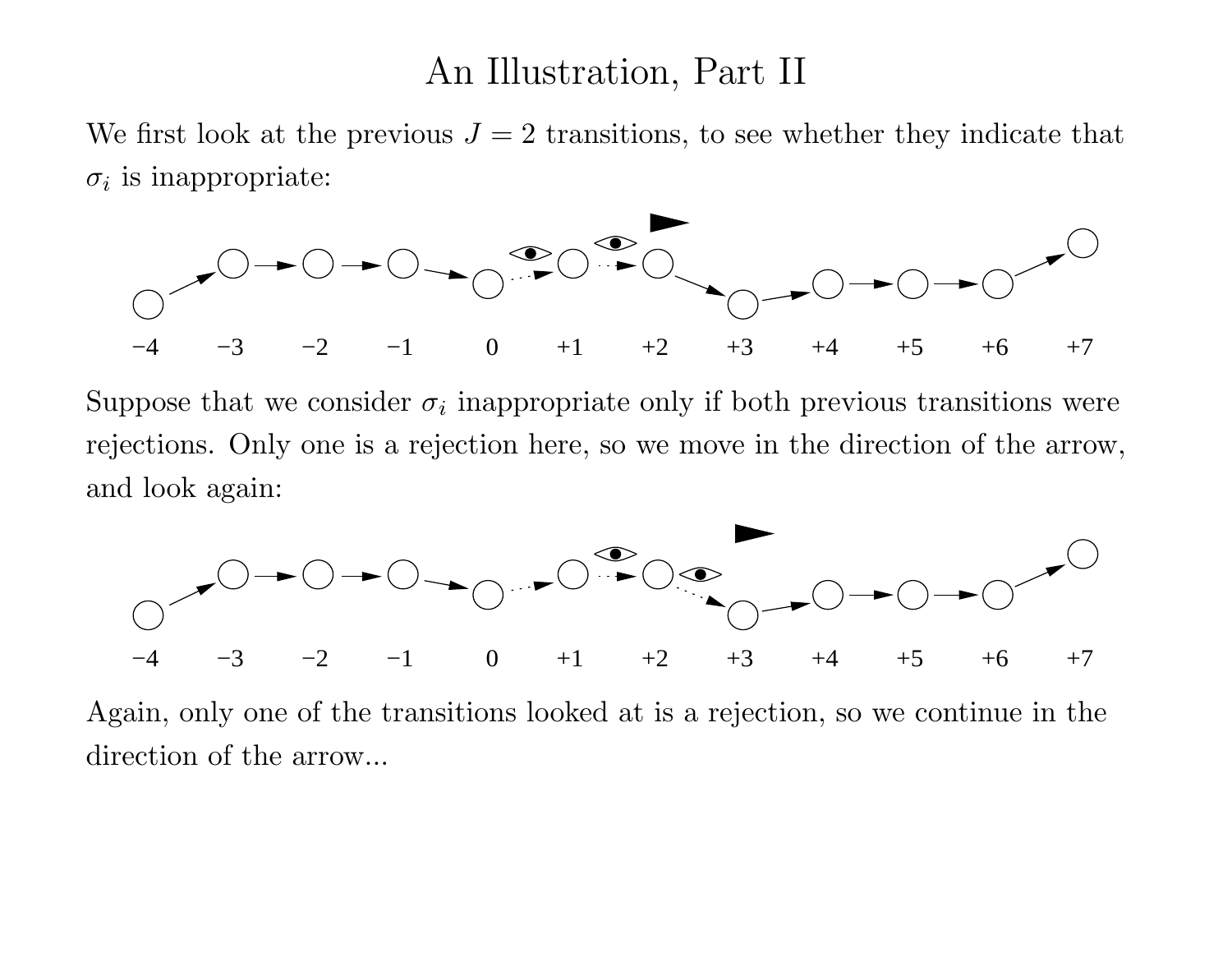#### An Illustration, Part III

After a few more steps, we get to this situation:



Both transitions looked at here are rejections, so we reverse direction (and also move back  $J$  steps):



−3 −2 −1 0 +1 +2 +3 +4 +5 +6 +7

We continue in this way to the left, until...

−4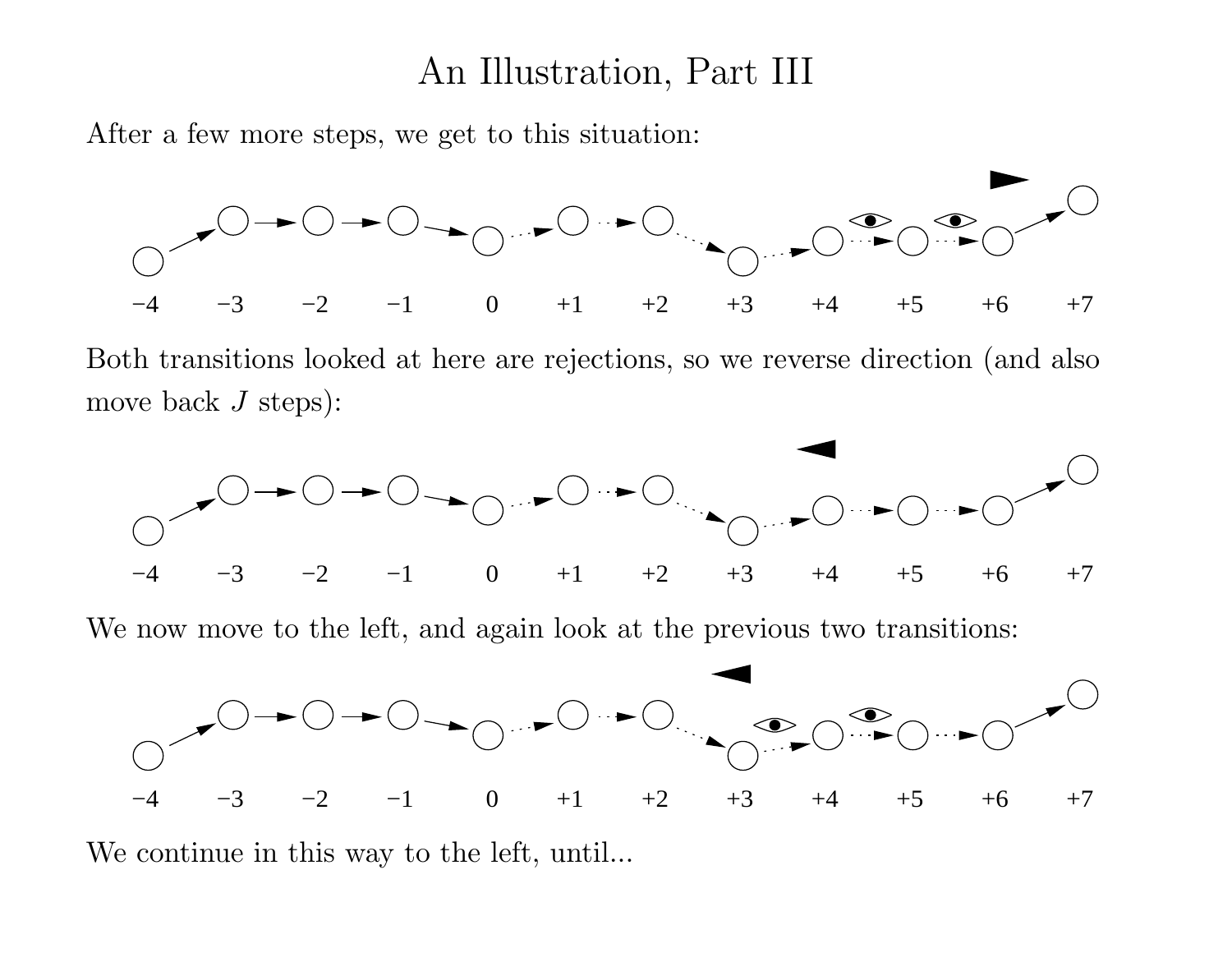## An Illustration, Part IV

We finally reach <sup>a</sup> point going left when the previous two transitions are rejections:



−4−3 −2 −1 0 +1 +2 +3 +4 +5 +6 +7

If  $N_i$  is large enough, we will again reverse when we reach position  $+6$  on the right, and then again reverse when we reach position <sup>−</sup>3 on the left, and so forth. But all this requires no new computation.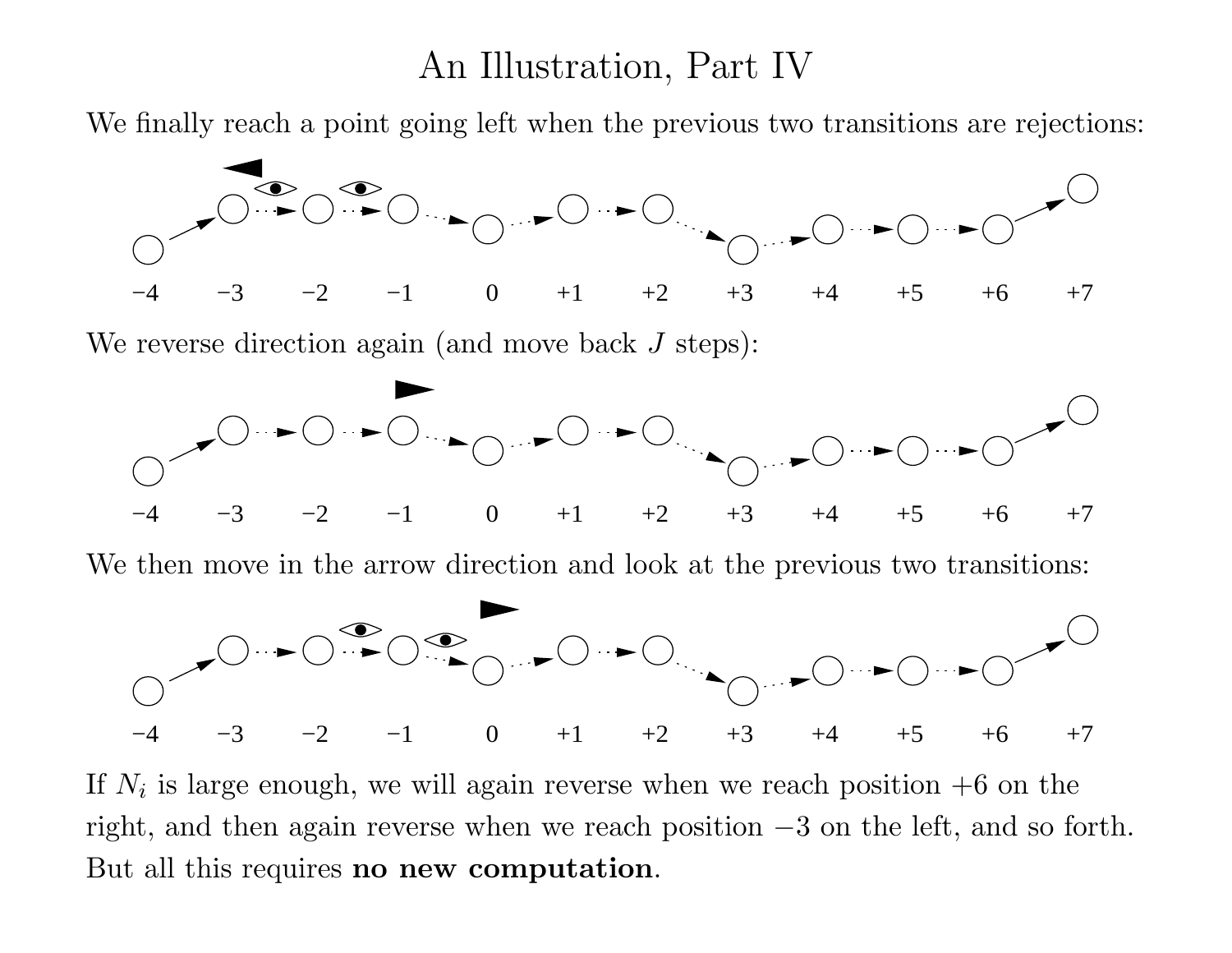# Summary of the Illustration

In this example of <sup>a</sup> short-cut MCMC update, only nine transitions needed to be computed — regardless of how large  $N_i$  is.

The final state will be one somewhere between position  $-3$  and position  $+6$ , including the possibility of position 0, where we started. Little will have been accomplished, but at little cost.

However, for some other value of  $\sigma_i$ , which is more appropriate, we will not reverse (or will reverse only much later), and the end state will be up to  $N_i$  steps from the start state. Such an update will require computing up to  $N_i$  transitions. A lot will have been accomplished, at <sup>a</sup> corresponding computational cost.

The effect: Most of our computation time is spent on updates with appropriate values for the tuning parameters.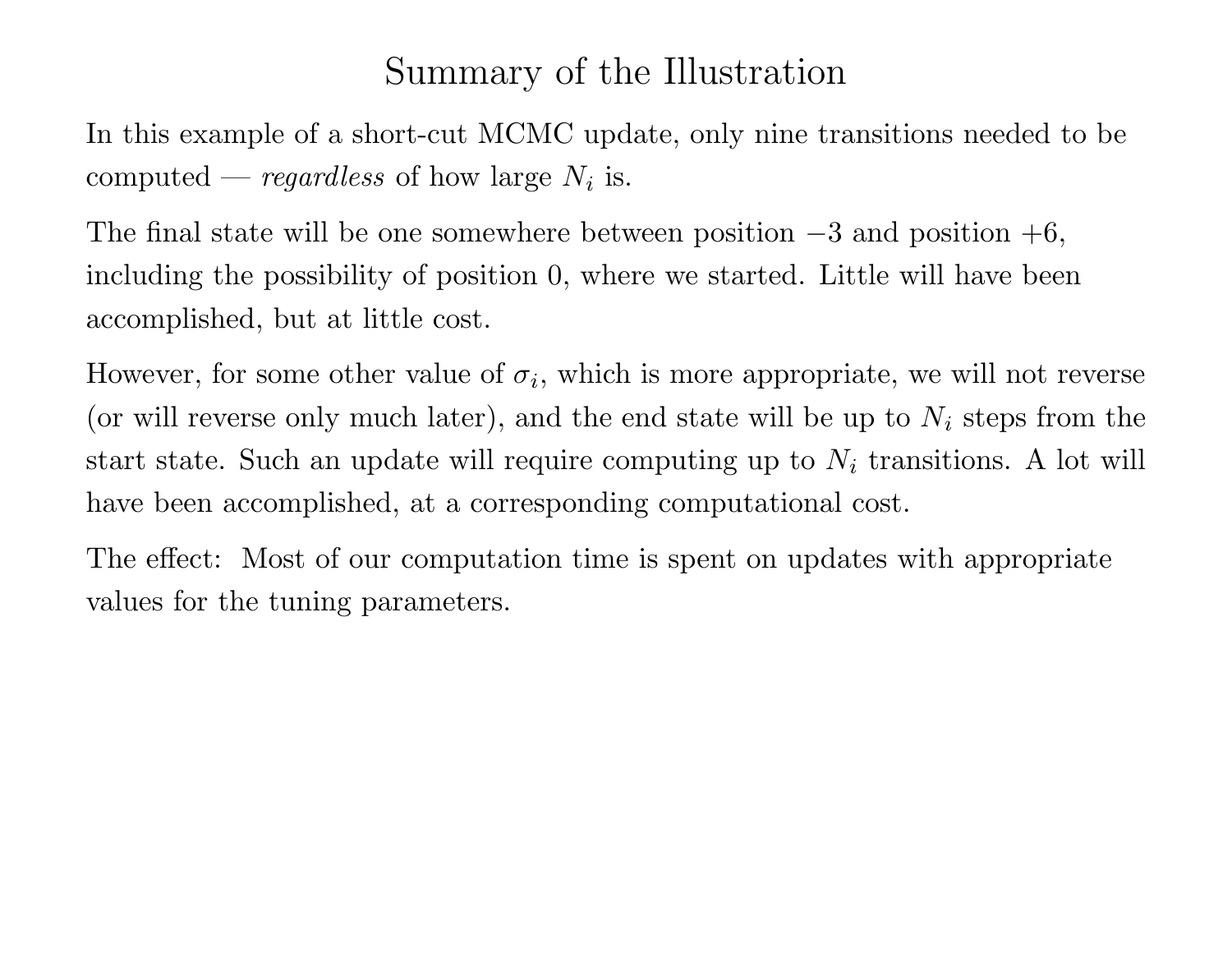# Some practical issues

For Metropolis updates, we might regard a proposal width,  $\sigma$ , as inappropriate if the rejection rate is either too high ( $\sigma$  too large) or too low ( $\sigma$  too small). With this criterion, we might try  $\sigma_1 = 0.1$ ,  $\sigma_2 = 1$ , and  $\sigma_3 = 10$ , all with  $N_i = 1000$  and  $J = 10$ .

Alternatively, we can consider  $\sigma$  to be inappropriate only when it leads to a high rejection rate. We can still avoid spending much time with overly small  $\sigma$  by varying  $N_i$  — eg, with the  $\sigma_i$  above, use  $N_1 = 250$ ,  $N_2 = 1000$ , and  $N_3 = 4000$ . Rather than cycling through a small set of  $\sigma_i$ , we could instead sample a  $(\sigma_i, N_i)$ pair from some distribution.

We can tune methods other than Metropolis: Eg, for univariate slice sampling updates, we might look at the ratio of the size of the initial interval to the size of the interval that the accepted point was sampled from.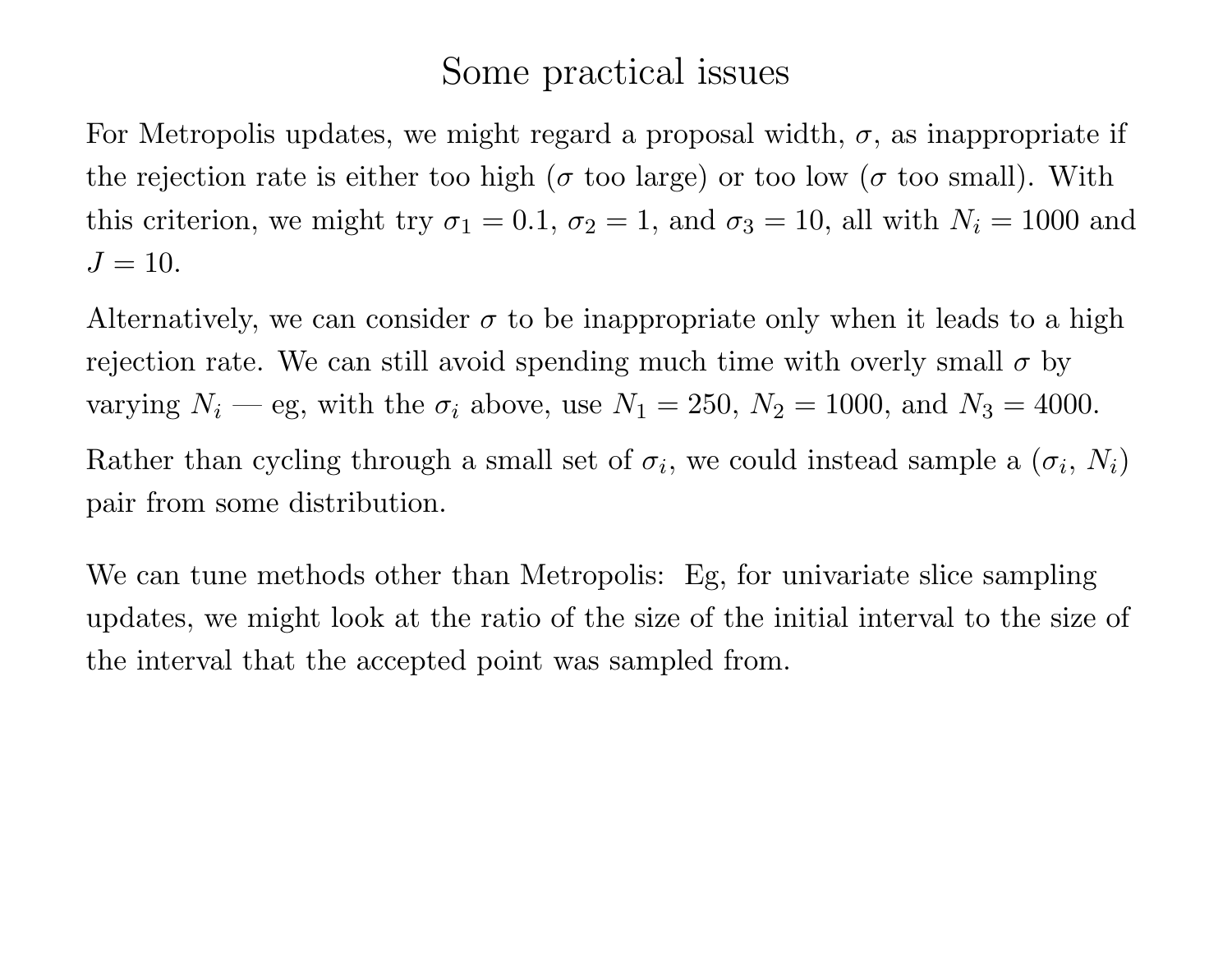# Limitations of Short-Cut MCMC

A short-cut MCMC update will always evaluate at least  $J+1$  transitions. There is also some computational overhead in doing an update.

So the fraction of  $\sigma_i$  values that are appropriate must not be tiny, if short-cut MCMC is to spend most of its time on computations for good values.

One consequence is that we can't use short-cut MCMC to 'adapt' <sup>a</sup> large number of tuning parameters, if only <sup>a</sup> tiny part of the full parameter space is appropriate. For example, it won't be feasible to 'tune' <sup>a</sup> large covariance matrix for Metropolis proposals.